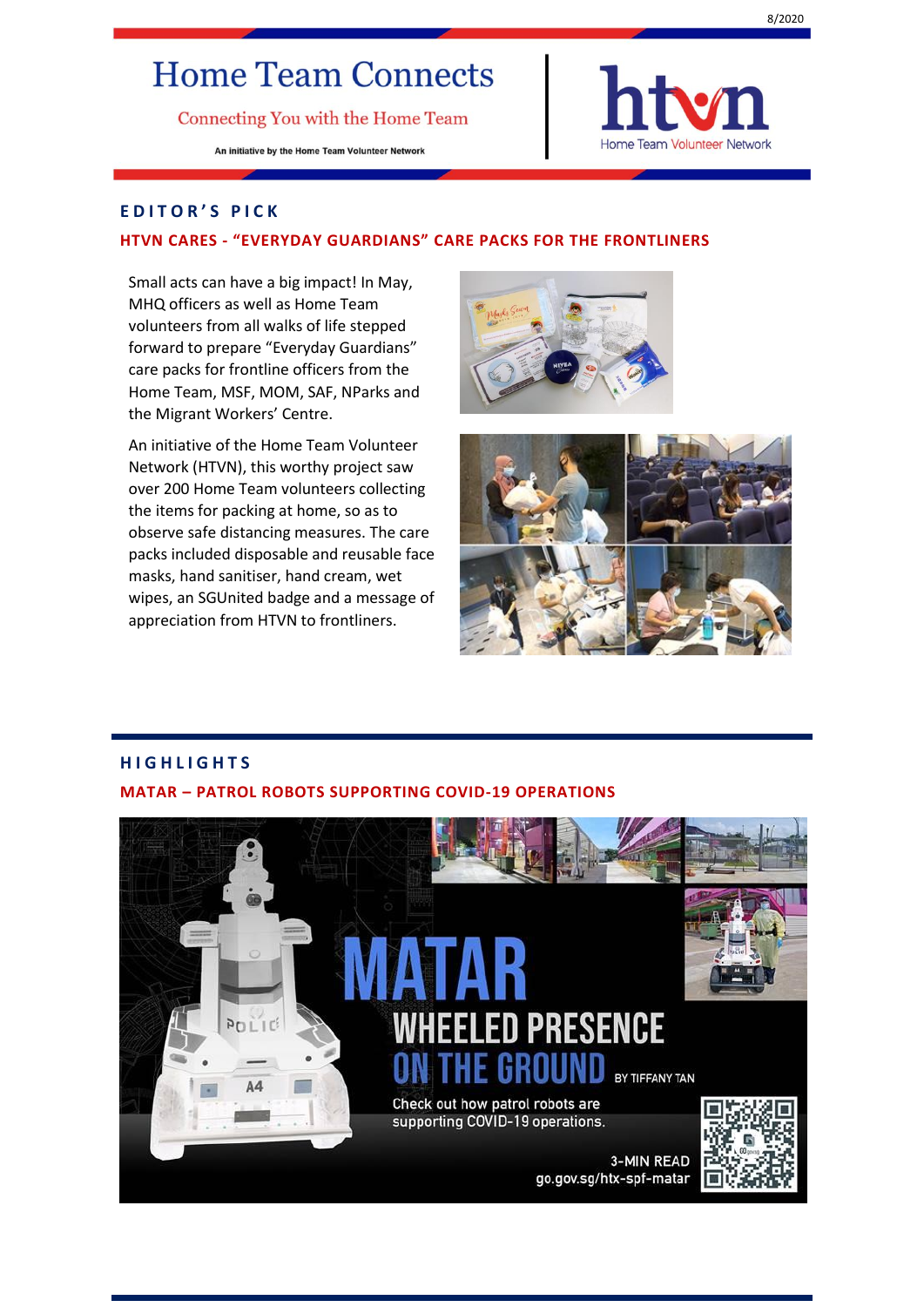# **E V E R Y D A Y G U A R D I A N S C A R E P A C K S FROM THE HEART**

We spoke to four of the Everyday Guardians who stepped forward to do their part, plus a Home Team officer on the frontlines.

# **OUR HOME TEAM VOLUNTEERS >>**



**Jacqueline Clare Bryant Phillips SPS Befriender**

"I currently volunteer with SPS as a Befriender, and also as a mentor to at-risk youths with another organisation. One of my Befriendees has been unable to work during this period, and this has created conflict within her family. We try to help them through this, and keep them motivated.



"Part of it is convincing our Befriendees that this is just a blip on the radar; a way to challenge ourselves; so that we can come out of it stronger; united. That's why I decided to help with the care packs. This period has been a gift of time, to take life at a slower pace. It's a strange time for everyone, but we'll get through it together."



**Jasbir Singh Volunteer, Yellow Ribbon Project**

"For the last five years, I've supported exoffenders through the Yellow Ribbon Project. As an ex-offender myself, I can relate to their experiences, and I want to give back by sharing my own positive experiences of succeeding after completing my sentence. If I can do it, so can they.



"My wife and I felt that it would be a good idea to give back by helping with the care packs, and to get the ball rolling for everyone at home. We set up a production line and packed them together with our kids. We got through our 100 care packs pretty fast. It was a fun and rewarding family bonding session, and our boys were pretty good at their work!"

# **OUR MHQ VOLUNTEERS >>**



**Danial Mohamad Bin Kamal Staff Assistant (ORD Admin), Human Resources Division, MHQ** 

"Seeing that our frontline officers are working so hard throughout this period, I felt that I needed to do my part and contribute as well. I decided to support the care packs initiative after receiving the call for volunteers. This was something I could help with, and be a part of!"



**Tan Yick Loong Senior Manager (Resource Planning), Planning & Organisation Division, MHQ**

"I also volunteered to help with the care packs, together with other MHQ officers. All in all, I think the whole situation shows how united Singapore can be. Of course, the Government has been leading our efforts from the front, but we've also seen many private individuals come up to support our frontline officers. It's heartening to see that we as Singaporeans will step forward in times of need."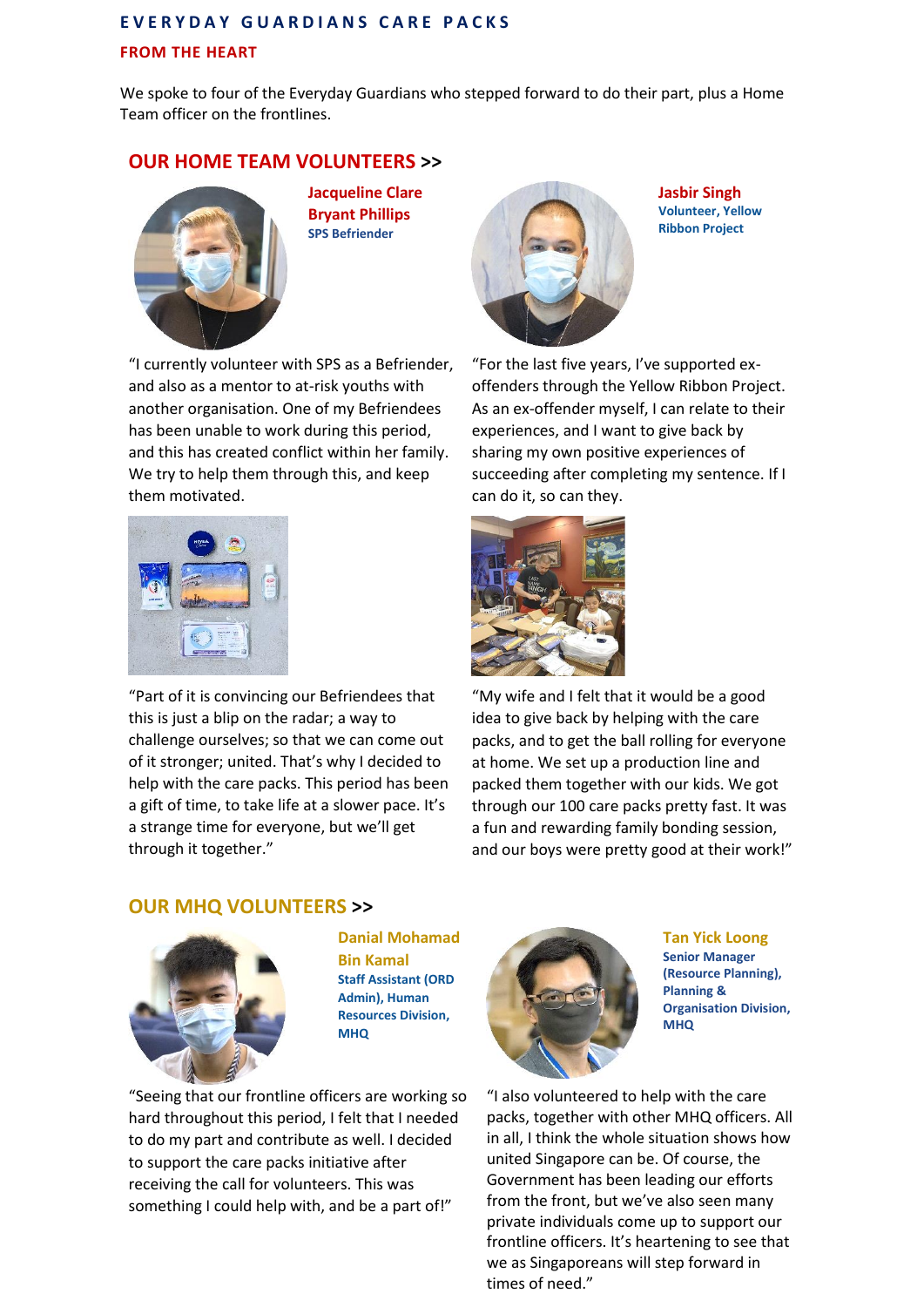

htvn | Steinary Propin

### **ON THE FRONTLINES >>**

**SSGT Siti Aida Binte Mohd Samudi, ICA**

HTVN recently introduced a new video series called 'HTVN meets the Volunteers' where we conduct virtual interviews with volunteers from different volunteering schemes. The video series helped provide insight into the lives of our volunteers during this period, who they are and answer questions about their schemes.

Check out this [video,](https://www.facebook.com/htvolunteers/videos/903720390129764/?) where we interviewed Joelle Enver from Civil Defence Auxiliary Unit as she shared about her involvement in packing the care packs.



"I was touched by the gesture and appreciative of the efforts of the Home Team volunteers, as well as our senior management, who have always ensured that we're taken care of during these challenging times. This will definitely motivate me to press on with my duties on the frontline. Let's all do our part to prevent the spread of COVID-19 and keep Singapore safe!"

**>> Watch a video on the Everyday Guardians care packs: [go.gov.sg/mha](https://m.facebook.com/watch/?v=298144274521345&_rdr)[carepacks](https://m.facebook.com/watch/?v=298144274521345&_rdr)**



#### **R E H A B I L I T A T I O N**

#### **COMMUNITY PARTNERSHIPS**



"This is a tough time for everyone in Singapore, and we're all facing the same COVID-19 challenges. As a long-time partner of Yellow Ribbon Singapore, we're very happy to be given the opportunity to participate in sponsoring the care packs for the beneficiaries."

To show support and care for the families and children of offenders during this period, 110 care packs – comprising necessities, vouchers and a set of storybooks donated by Girl Guides Singapore – were packed by residents of Selarang Halfway House. The care packs will be delivered to beneficiaries of the Yellow Ribbon Fund by Bravehearts SRM Services Pte Ltd, a delivery company founded by an ex-offender. The care packs were made possible by generous individuals and corporates such as Baker McKenzie Wong & Leow.

**- Ms Celeste Ang, Principal at Baker McKenzie Wong & Leow**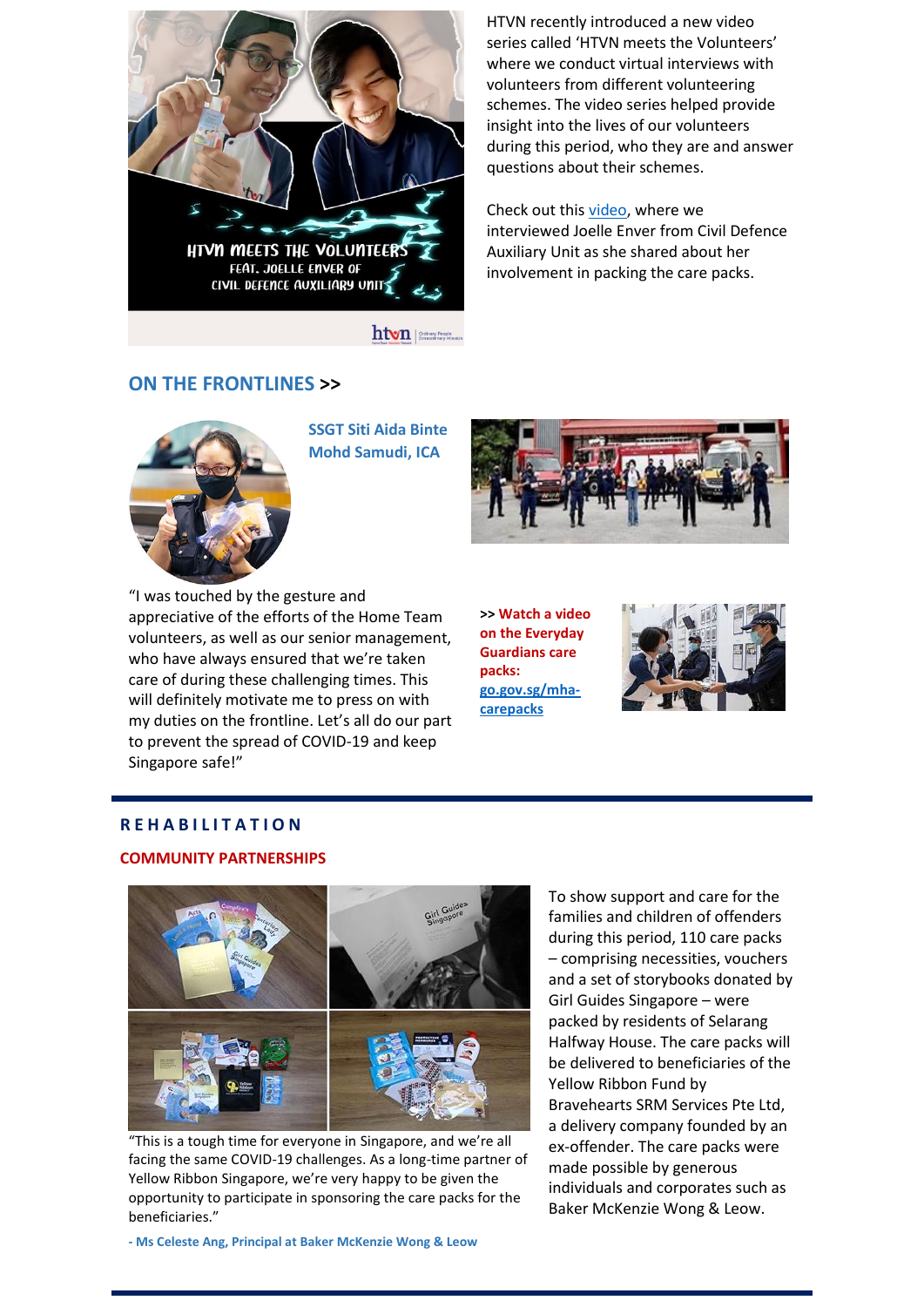## **REVISED PERSONAL PROTECTION EQUIPMENT (PPE)**

#### **UPDATED REQUIREMENTS FOR SCDF AMBULANCE CREW**

SCDF revised the PPE requirements for SCDF ambulance personnel when attending to emergency calls, in view of the reduced number of COVID-19 cases in the community.

Since 7 February 2020 (when the DORSCON alert level was raised to Orange), SCDF ambulance crews have been required to don enhanced PPE when attending to all ambulance calls. The enhanced PPE consists of an N95 mask, goggles and a full gown. Crew members with long hair were also required to don a bouffant cap.

With effect from 15 June, SCDF ambulance personnel will continue to put on **an N95 mask and goggles.** They will only be required to don enhanced PPE when responding to cases involving:

- A known COVID-19-positive person;
- A person who is under quarantine or Stay-Home Notice;
- or a person who fits MOH's suspect case criteria.

Other infection control measures such as strict hand hygiene and the decontamination of ambulances after conveying patients to hospitals will continue to be implemented. This is to ensure the safety of SCDF ambulance personnel and patients.



"The decision to revise the PPE requirements for our ambulance personnel was made after careful consideration which has taken into account the reduced transmission risk in the community.

All crew will still continue to wear N95 masks and goggles at all times while on duty to provide adequate protection from potential droplet spread of COVID-19 through the mucous membranes (eyes, nose, mouth) when they perform procedures such as CPR and airway management. The revised requirements will also reduce the risk of heat fatigue for ambulance crew who have to spend long hours in outdoor environments."

> **– COL (Dr) Shalini Arulanandam, Chief Medical Officer, SCDF**

# **HOME TEAM RESILIENCE**